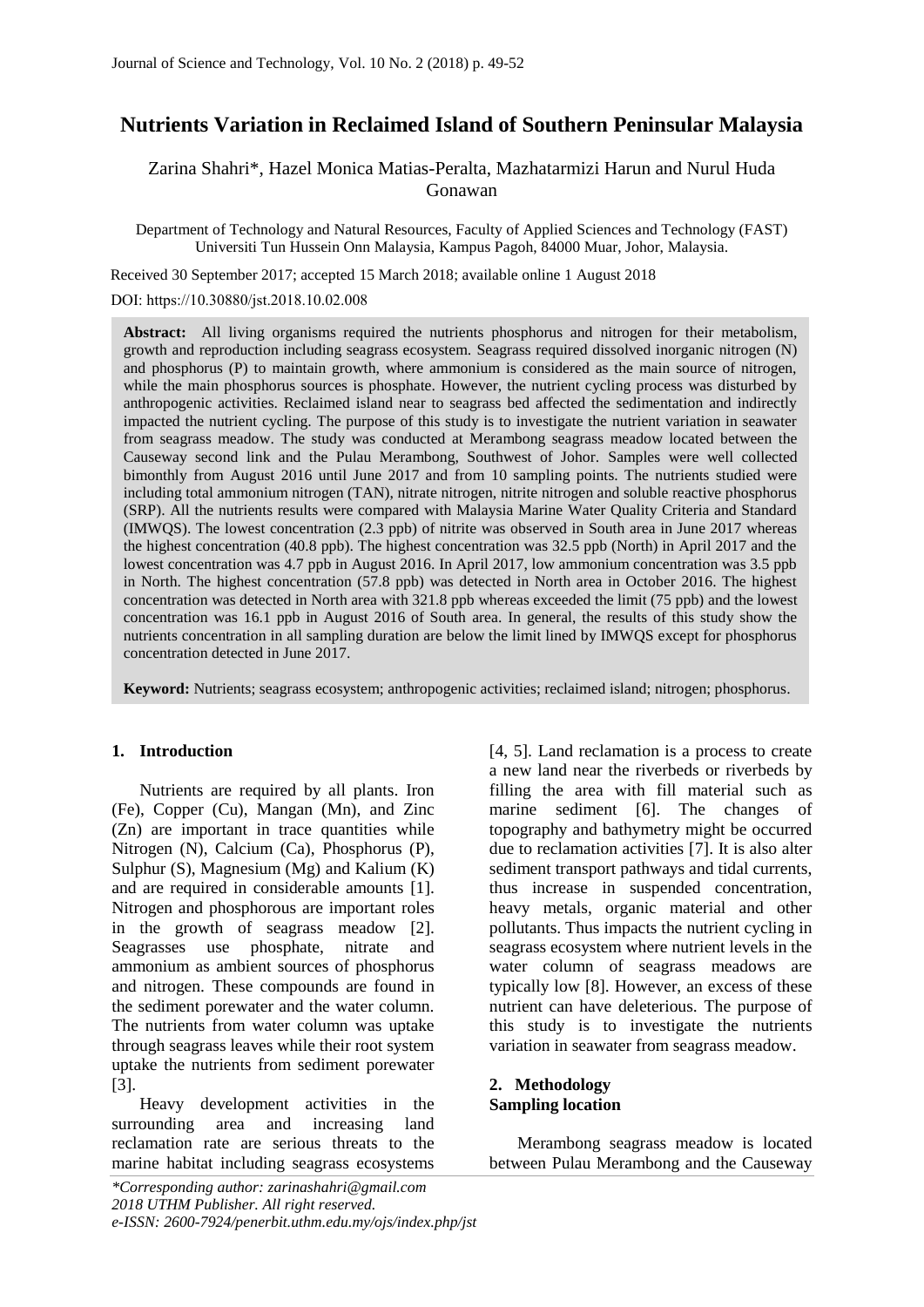second link Johor (Figure 1). All water samples were well collected bimonthly from August 2016 until June 2017 using vertical water samplers [9]. There were 4 sampling points (St. 1-E 01° 20.154 N 103° 36.026, St. 2-E 01° 20.219 N 103° 36.179, St. 3-E 01° 20.281 N 103° 36.104, St. 4-E 01° 20.363 N 103° 36.232) in North (N) of seagrass bed and 6 sampling point in the South (S) of the seagrass bed (St. 5-E 01° 19.739 N 103° 35.857, St. 6-E 01° 19.772 N 103° 35.895, St. 7-E 01° 19.847 N 103° 35.939, St. 8-E 01° 19.777 N 103° 35.916 , St 9-E 01° 19.913 N 103° 35.998 and St. 10-E 01° 19.865 N 103° 35.876) (Fig. 1).



**Fig. 1** The sampling location Merambong seagrass bed, Johor.

## **Nutrient analyses**

### **Nitrate + Nitrite Nitrogen (NO3-N + NO2-N)**

Potassium nitrate (KNO3) was heated at 110°C for 1 hour. It was cool in desiccators before weighted 7.2179 g and dissolved in 1L Milli-Q water as standard stock solution [10]. From the stock solution (1000 mg/L of  $NO<sub>3</sub>$ -N) a series of standard solutions (0-1 mg/L) was prepared by mixing with Milli-Q water. Standards and samples were measured after 20 minutes by using UV-Visible Spectrophotometer model Biomate 3S at 540 nm.

## **Nitrite (NO2-N)**

Natrium nitrite (NaNO<sub>2</sub>) was weighted 4.9259 g after dried for 1 hour with temperature  $110^{\circ}$ C. The NaNO<sub>2</sub> was dissolved in 1000 mL Milli-Q water as standard stock solution [11]. From the stock solution (1000 mg  $L^{-1}$  of NO<sub>2</sub>-N), a series of standard solutions was prepared by mixing with Milli-Q water. Samples and standard solutions were measured by using UV-Visible Spectrophotometer model Biomate 3S at a wavelength of 543 nm.

## **Soluble reactive phosphorous (SRP)**

Phosphorous was determined according to ascorbic acid method [12]. 0.2195 g of potassium dihydrogen phosphate, KH2PO<sup>4</sup> was weighted. It was dissolved in 1000 mL Milli-Q water as standard stock solution. A series of standard solutions was prepared by mixing stock solution (1000 mg  $L^{-1}$  of PO<sub>4</sub>-P) with Milli-Q water. The standards and samples were measured at 880 nm using UV-Visible Spectrophotometer model Biomate 3S.

#### **Total ammonium nitrogen (TAN)**

Anhydrous grade  $(NH_4)_2SO_4$  was dried for 1 hour with temperature 110°C and cooled in dessicator. It was weighted 9.343 g and dissolved in 1000 mL deionized water as standard solution [11]. From the stock solution (1000 mg  $L^{-1}$  of total ammonia-nitrogen), a series of standard solutions was prepared by mixing with appropriate ratio of Milli-Q water. The standards and samples were measured at 640 nm with UV-Visible Spectrophotometer model Biomate 3S.

### **3. Results and Discussion**

All the nutrients results were compared with Malaysia Marine Water Quality Criteria and Standard (IMWQS) [13] (Table 1) (Fig. 2- 5).

The lowest concentration (2.3 ppb) of nitrite was observed in South area in June 2017 whereas the highest concentration (40.8 ppb) was observed in North area in October 2017. All nitrite concentrations were below than IMWQS limit (Fig. 2).

Nitrate concentrations in North and South area were below than 60 ppb which were less than limit of IMWQS (Fig. 3). The highest concentration was 32.5 ppb (North) in April 2017 and the lowest concentration was 4.7 ppb (South) in August 2016.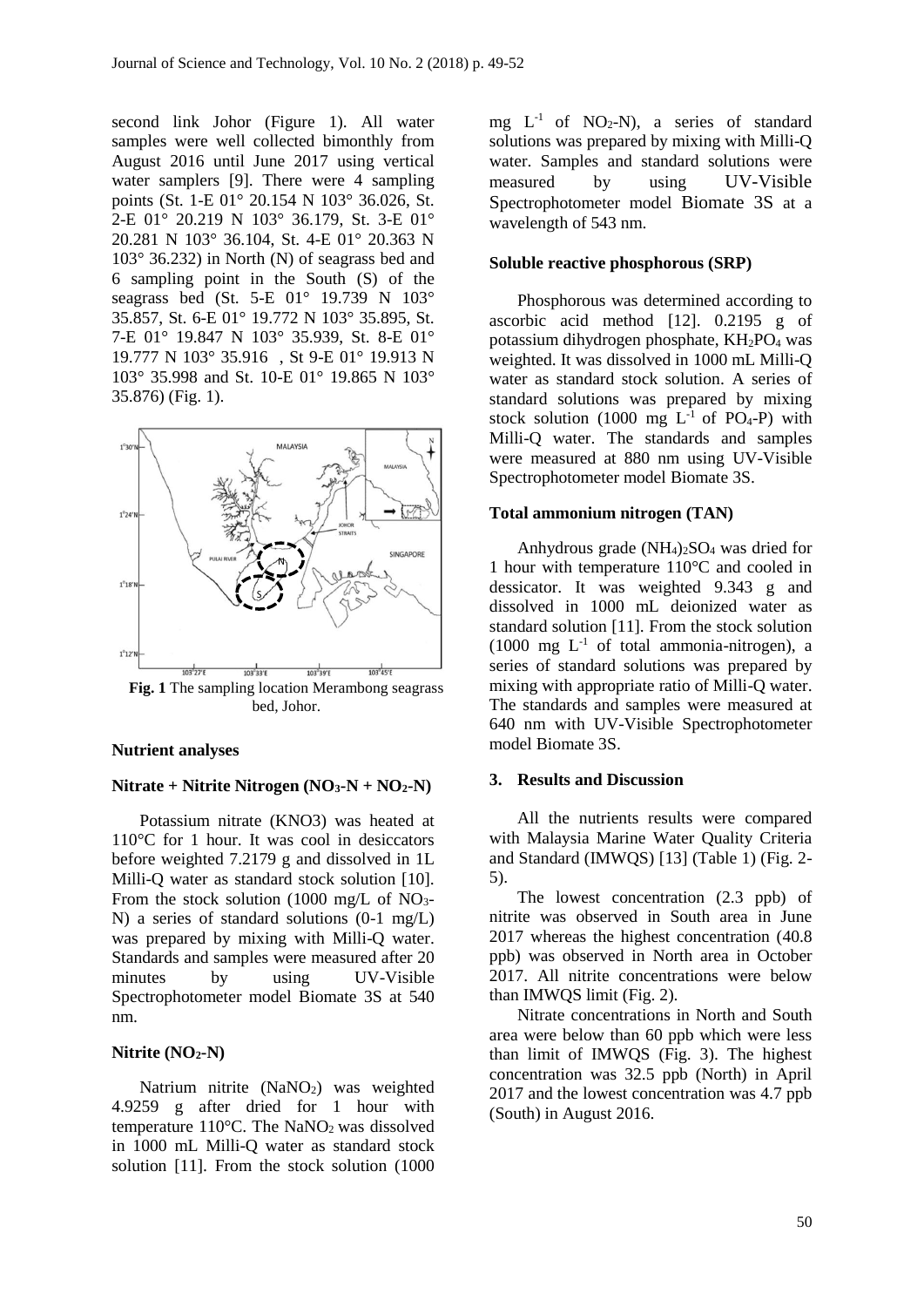| <b>Nutrients</b> | Location | Concentration (ppb) |      |      |      |      |       |              |
|------------------|----------|---------------------|------|------|------|------|-------|--------------|
|                  |          | Aug                 | Oct  | Dec  | Feb  | Apr  | June  | <b>IMWQS</b> |
| <b>Nitrite</b>   | North    | 12                  | 40.8 | 18.8 | 11.5 | 35.8 | 5.3   | 55           |
|                  | South    | 5.5                 | 29.6 | 10.7 | 11.8 | 23.2 | 2.3   |              |
| Nitrate          | North    | 6.5                 | 29   | 13.8 | 6.75 | 32.5 | 10.25 | 60           |
|                  | South    | 4.7                 | 20.3 | 6    | 6.3  | 14.7 | 7     |              |
| Ammonium         | North    | 13.3                | 57.8 | 29.5 | 4    | 3.5  | 17.3  | 70           |
|                  | South    | 10.3                | 41   | 16.2 | 12   | 3.7  | 8.7   |              |
| Phosphorus       | North    | 25.3                | 32.6 | 48   | 26.3 | 38   | 321.8 | 75           |
|                  | South    | 16.1                | 27.8 | 22.2 | 29.4 | 29.2 | 196.2 |              |

**Table 1** Nutrients in seawater



**Fig. 2** Nitrite concentration in seawater.



**Fig. 3** Nitrate concentration in seawater.

The IMWQS limit for ammonium concentration was 70 ppb and all the ammonium concentrations detected were below than 60 ppb. In April 2017, both areas detected at almost same low concentration 3.5 ppb in North and 3.7 ppb in South (Fig. 4). The highest concentration (57.8 ppb) was detected in North area in October 2016. Phosphorus concentrations in five month sampling were below than IMWQS limit (75 ppb). However, the concentration increased 2- 4 times more than limit concentration by IMWQS in June 2017 for both areas. The highest concentration was detected in North area with 321.8 ppb whereas the lowest concentration was 16.1 ppb in August 2016 of South area.





**Fig. 4** Ammonium concentration in seawater.

**Fig. 5** Phosphorus concentration in seawater.

Most nutrients in seawater (Fig. 2-5) of North area were higher than South area. This is because of the reclamation area in North area is become bigger compared to South area. Nitrogen is a key limiting nutrient in many aquatic systems [14]. This implies that the risk of nutrient release from sediment may be enhanced under certain environmental conditions. Most nutrients for seagrasses are come from sediment pore water and water column as additional sources [3]. As reclamation activities are still on going, the